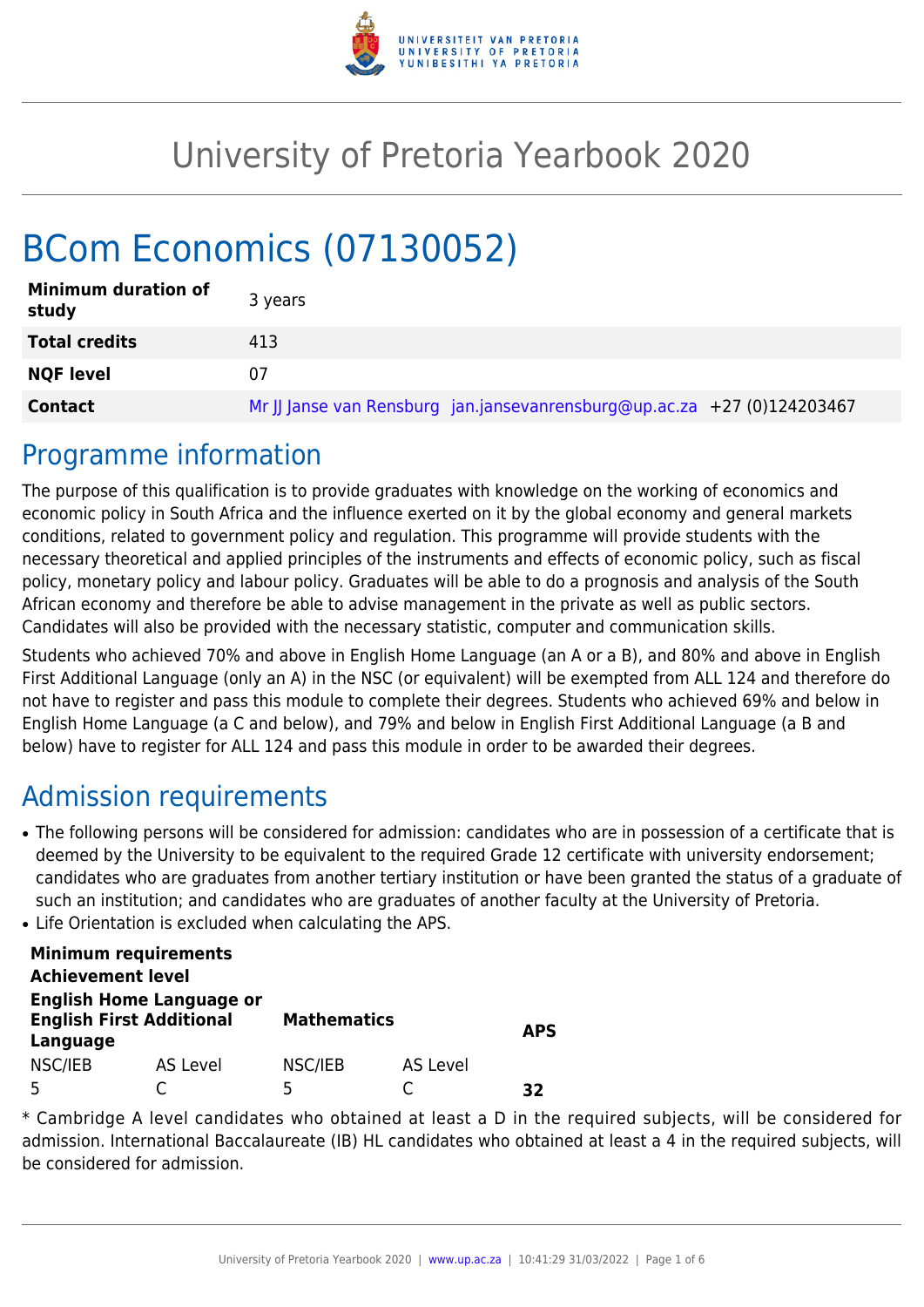

# Additional requirements

- a. General Regulations G.1 to G.15 (with the exception of Regulation G.11.2(c)) apply to a bachelor's degree.
- b. A student may not take more than the prescribed number of modules per semester unless the Dean decides otherwise.
- c. A student may take a module not listed as an elective module only if the prior approval of the Dean has been obtained.
- d. A student who is in possession of a bachelor's degree may not present any modules passed for that degree for another field of specialisation or degree in this Faculty. (See General Regulations G.8 and G.9)
- e. A module already passed may only be repeated with the approval of the Dean.
- f. A module passed may not be taken into account for more than one degree or field of specialisation.
- g. It remains the student's responsibility to ascertain, prior to registration, whether all the modules he/she intends taking can be accommodated in the class, test and examination timetables.
- h. The Faculty of Economic and Management Sciences supports an outcomes-based education system and places a high premium on the development of specific academic competences. Class attendance in all modules and for the full duration of all programmes is therefore compulsory for all students.
- i. The Dean has the right of authorisation regarding matters not provided for in the General Regulations or the Faculty Regulations.

## Other programme-specific information

#### **Note: See the alphabetical list of modules for prerequisites of all modules.**

# FRK 122 is a terminating module. Candidates will not be able to continue with Financial accounting in the second or third year.

#### **Specialisation modules:** EKN 310, 320, 314, 325.

"Major subject"

To be considered a "major subject" the equivalent of four 14-week modules, including two at 300-level, must be passed provided that:

- a module passed at 300-level shall only be recognised for degree purposes if the corresponding prescribed module(s) at 200-level has/have been passed, unless the Dean decides otherwise;
- the following modules which are offered at 300-level only, are also considered "major subjects": Labour law 311 (ABR 311), Labour relations 320 (ABV 320), and International business management 359 and 369 (OBS 359 and 369); and
- only two 14-week modules, or the equivalent thereof, that are not preceded by the 100- and 200-level modules, may be taken for degree purposes. In other words, at least four 14-week modules must be taken at 300-level that are preceded by the 100- and 200-level, except for modules offered on 200- and 300-level only.

It is thus the responsibility of students to ensure before registration, that their curricula comply with all the requirements of the applicable regulations.

## Promotion to next study year

According to General Regulation G.3 students have to comply with certain requirements as set by the Faculty Board.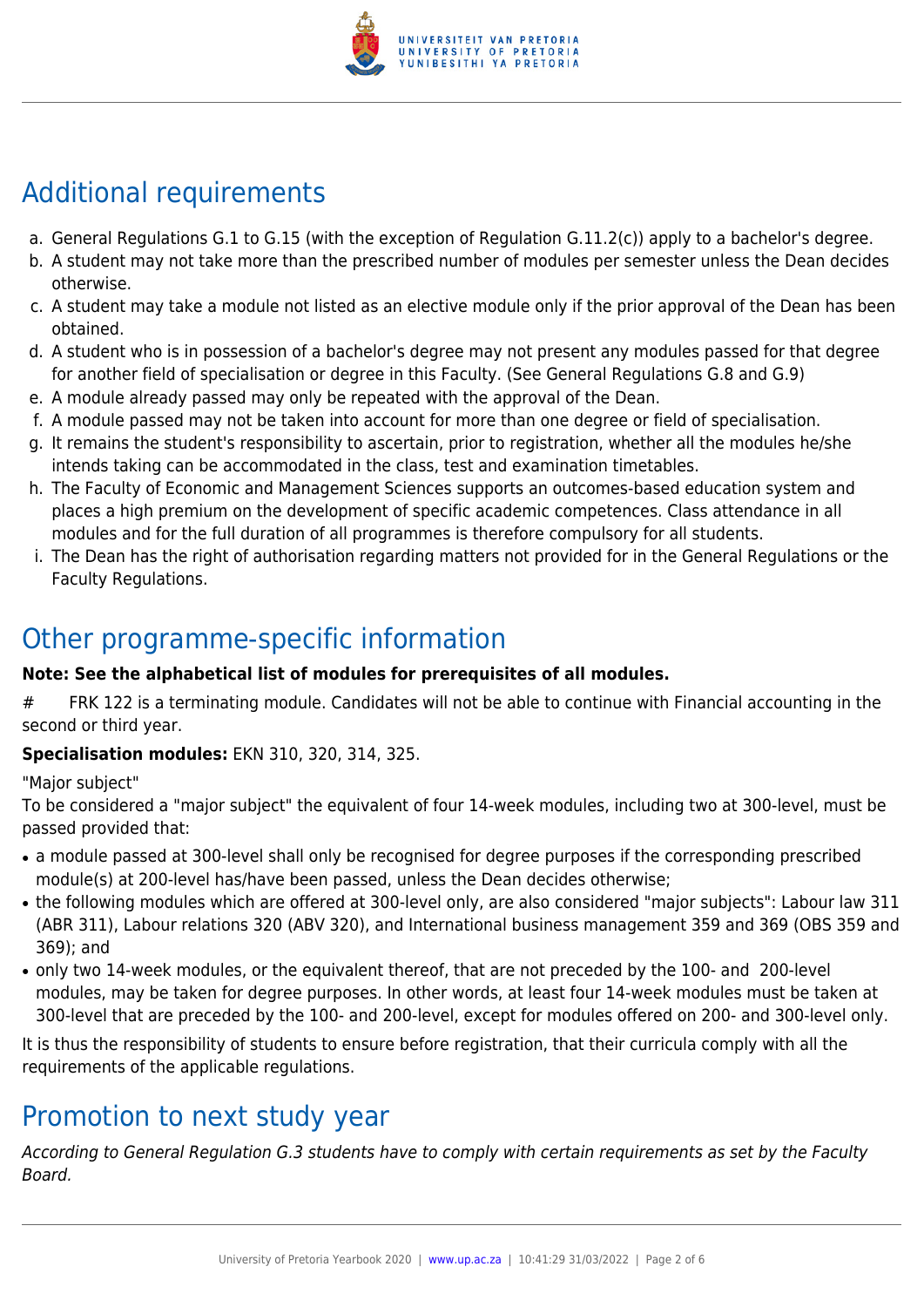

- a. A student must pass at least 4 core semester or 2 core year modules to be admitted to the subsequent year of study.
- b. If a student has passed less than the required minimum of 4 core semester or 2 core year modules, he/she will not be readmitted to the Faculty of Economic and Management Sciences. Such a student may apply in writing to the Faculty's Admissions Committee to be readmitted conditionally – with the proviso that the Admissions Committee may set further conditions with regards to the student's academic progress. The Faculty's Admissions Committee may deny a student's application for readmission.
- c. If a student has been readmitted conditionally, his/her academic progress will be monitored after the first semester examinations to determine whether he/she has complied with the requirements set by the Admissions Committee. If not, his/her studies will be suspended.
- d. A student whose studies have been suspended because of his/her poor academic performance has the right to appeal against the decision of the Faculty's Admissions Committee.
- e. A student may be refused promotion to a subsequent year of study if the prescribed tuition fees are not paid.
- f. A student may be refused admission to the examination, or promotion to a subsequent year of study or promotion in a module (if applicable) if he/ she fails to fulfil the attendance requirements. Class attendance in all modules and for the full duration of all programmes is compulsory for all students.

# Pass with distinction

- a. A degree may be awarded with distinction provided the candidate meets the following criteria:
- i. Completes the degree within three years;
- ii. Obtains a Cumulative Grade Point Average (CGPA) of 75%;
- iii. Repeated passed modules will not be considered. The initial pass mark of module will be used when calculating the GPA.
- b. A degree will only be awarded with distinction to transferees from other degrees in the Faculty of Economic and Management Sciences, other faculties and from other universities who still complete their bachelor degrees within three years (including the years registered for the other degree and credits transferred and recognised).
- c. The GPA will be not be rounded up to a whole number.
- d. Exceptional cases will be considered by the Dean.

# General information

#### **Minimum requirements for bachelor's degrees; semester and year modules; new regulations**

- 1. Students who commenced their studies before 2015 must complete the programme in terms of the curriculum of the year in which they commenced their studies, or in terms of the curriculum of the year in which they switched to their current field of specialisation. Students who prefer to do so may, however, apply to change over to the latest curriculum, but then they should comply with all the requirements thereof and they may not revert to the regulations of an earlier year.
- 2. Students who are registering for a degree programme for the first time from 2015 onward must take the modules indicated under the particular field of specialisation.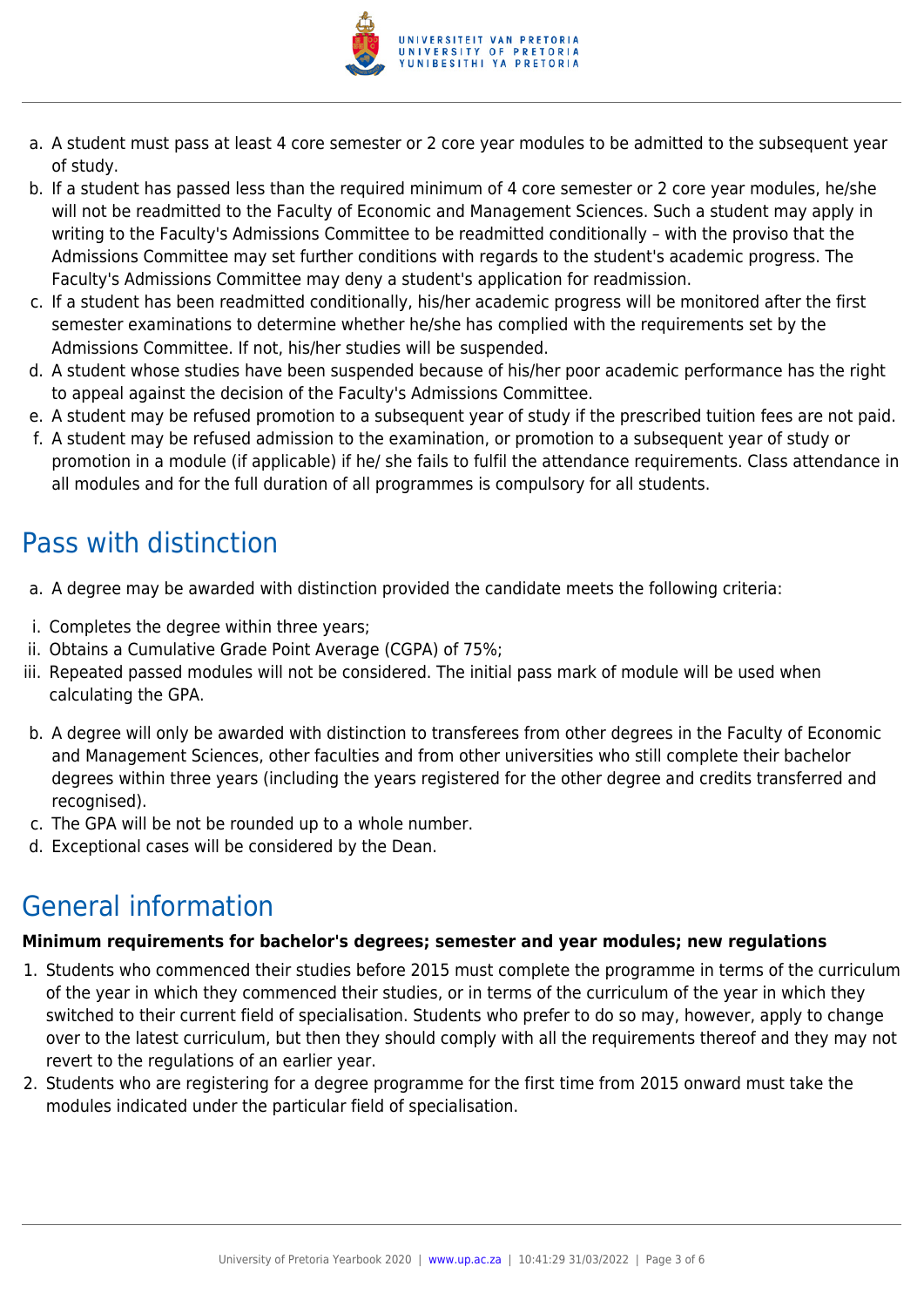

### Curriculum: Year 1

**Minimum credits: 135**

### **Fundamental modules**

[Academic information management 111](https://www.up.ac.za/yearbooks/2020/modules/view/AIM 111) (AIM 111) - Credits: 4.00 [Academic information management 121](https://www.up.ac.za/yearbooks/2020/modules/view/AIM 121) (AIM 121) - Credits: 4.00 [Academic literacy for Economic and Management Sciences 124](https://www.up.ac.za/yearbooks/2020/modules/view/ALL 124) (ALL 124) - Credits: 6.00 [Academic orientation 107](https://www.up.ac.za/yearbooks/2020/modules/view/UPO 107) (UPO 107) - Credits: 0.00

### **Core modules**

[Economics 110](https://www.up.ac.za/yearbooks/2020/modules/view/EKN 110) (EKN 110) - Credits: 10.00 [Economics 120](https://www.up.ac.za/yearbooks/2020/modules/view/EKN 120) (EKN 120) - Credits: 10.00 [Financial accounting 111](https://www.up.ac.za/yearbooks/2020/modules/view/FRK 111) (FRK 111) - Credits: 10.00 [Financial accounting 122](https://www.up.ac.za/yearbooks/2020/modules/view/FRK 122) (FRK 122) - Credits: 12.00 [Informatics 183](https://www.up.ac.za/yearbooks/2020/modules/view/INF 183) (INF 183) - Credits: 3.00 [Business management 114](https://www.up.ac.za/yearbooks/2020/modules/view/OBS 114) (OBS 114) - Credits: 10.00 [Business management 124](https://www.up.ac.za/yearbooks/2020/modules/view/OBS 124) (OBS 124) - Credits: 10.00 [Statistics 110](https://www.up.ac.za/yearbooks/2020/modules/view/STK 110) (STK 110) - Credits: 13.00 [Statistics 120](https://www.up.ac.za/yearbooks/2020/modules/view/STK 120) (STK 120) - Credits: 13.00 [Mathematics 134](https://www.up.ac.za/yearbooks/2020/modules/view/WTW 134) (WTW 134) - Credits: 16.00 [Linear algebra 146](https://www.up.ac.za/yearbooks/2020/modules/view/WTW 146) (WTW 146) - Credits: 8.00 [Calculus 148](https://www.up.ac.za/yearbooks/2020/modules/view/WTW 148) (WTW 148) - Credits: 8.00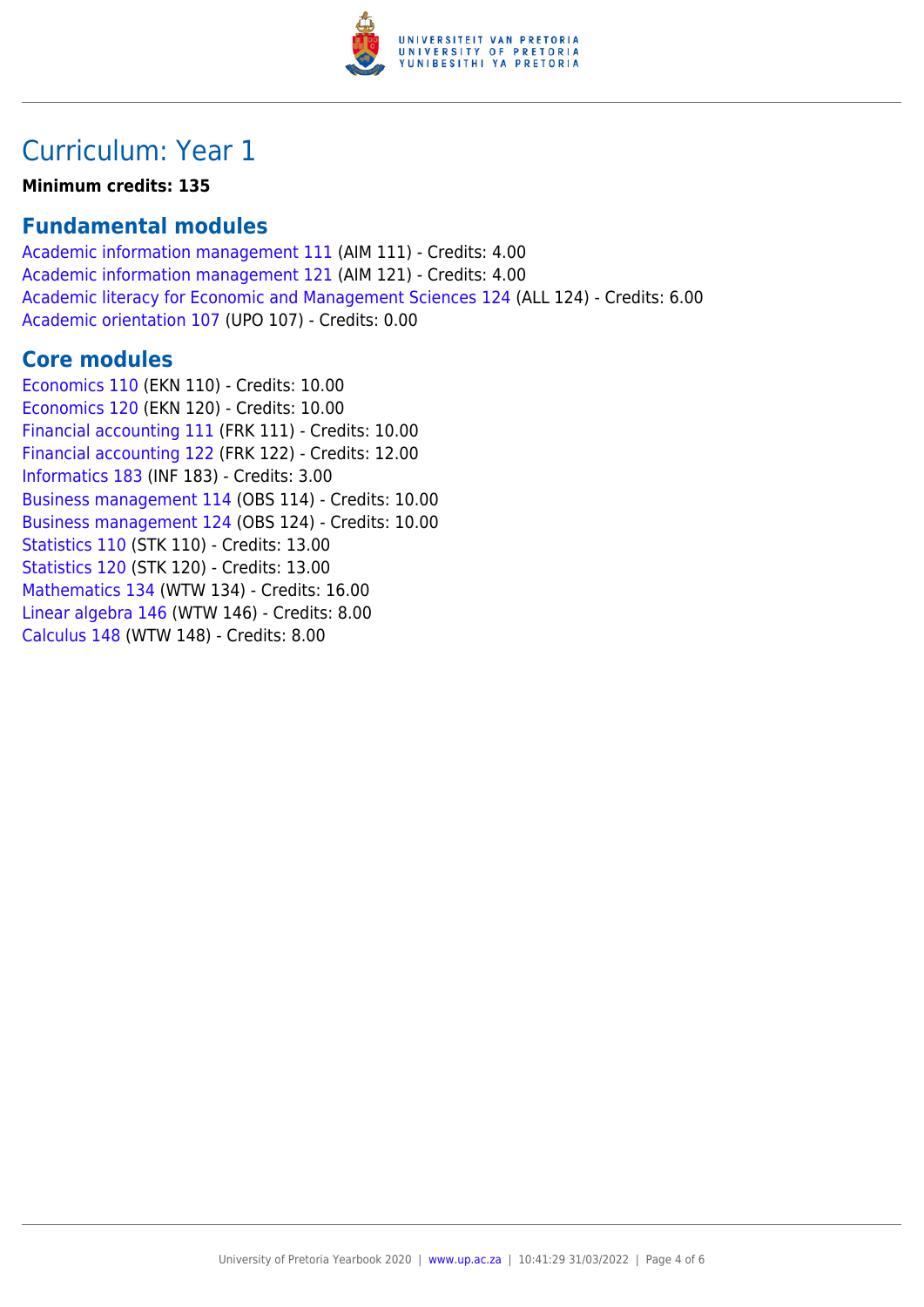

## Curriculum: Year 2

**Minimum credits: 151**

### **Fundamental modules**

[Introduction to moral and political philosophy 251](https://www.up.ac.za/yearbooks/2020/modules/view/FIL 251) (FIL 251) - Credits: 10.00

### **Core modules**

[Business law 210](https://www.up.ac.za/yearbooks/2020/modules/view/BER 210) (BER 210) - Credits: 16.00 [Business law 220](https://www.up.ac.za/yearbooks/2020/modules/view/BER 220) (BER 220) - Credits: 16.00 [Economics 214](https://www.up.ac.za/yearbooks/2020/modules/view/EKN 214) (EKN 214) - Credits: 16.00 [Economics 224](https://www.up.ac.za/yearbooks/2020/modules/view/EKN 224) (EKN 224) - Credits: 16.00 [Economics 234](https://www.up.ac.za/yearbooks/2020/modules/view/EKN 234) (EKN 234) - Credits: 16.00 [Economics 244](https://www.up.ac.za/yearbooks/2020/modules/view/EKN 244) (EKN 244) - Credits: 16.00 [Communication management 282](https://www.up.ac.za/yearbooks/2020/modules/view/KOB 282) (KOB 282) - Credits: 5.00 [Statistics 210](https://www.up.ac.za/yearbooks/2020/modules/view/STK 210) (STK 210) - Credits: 20.00 [Statistics 220](https://www.up.ac.za/yearbooks/2020/modules/view/STK 220) (STK 220) - Credits: 20.00